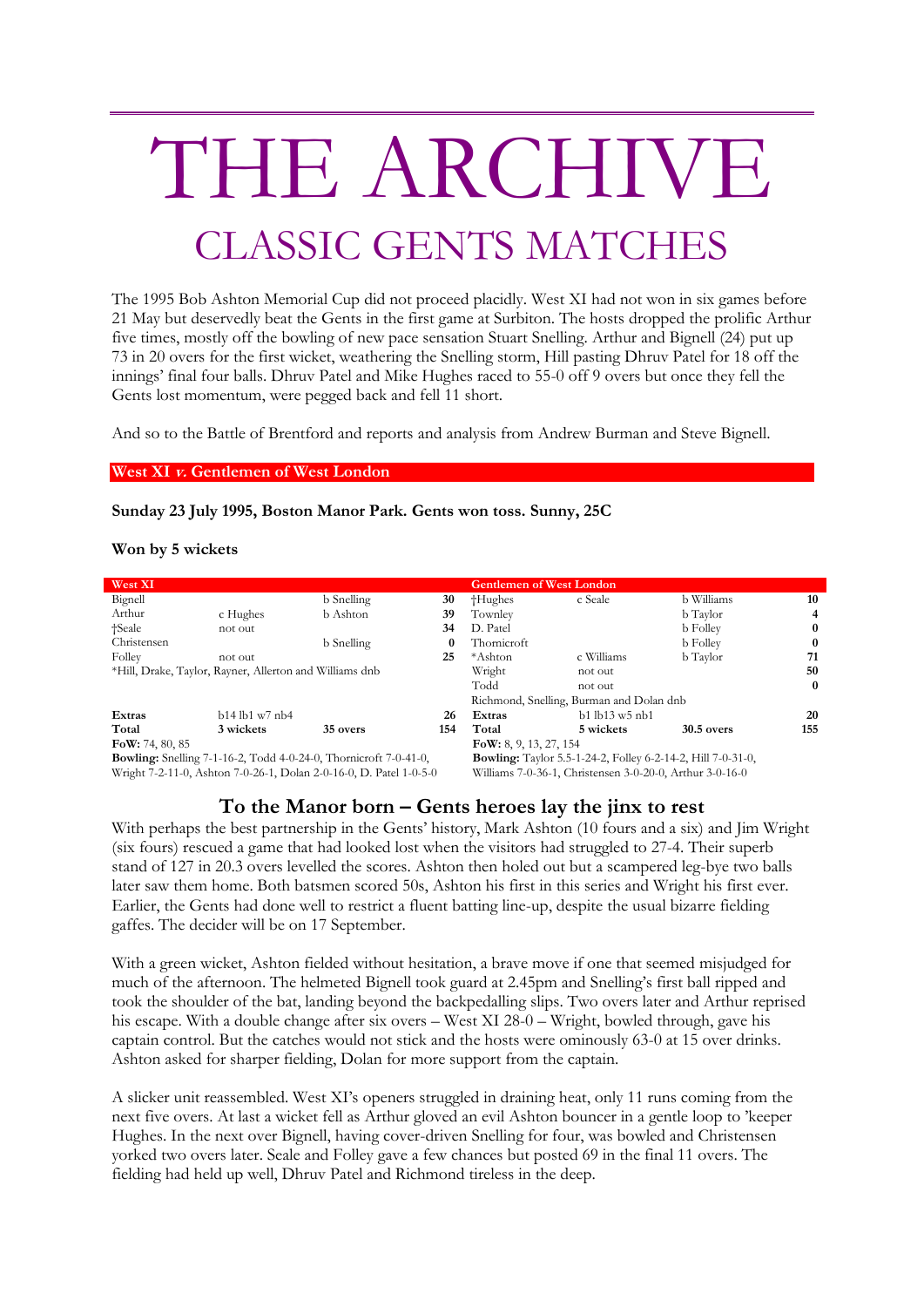The final overs of the innings were enlivened by some cruel barracking of the fielders from beyond the boundary. Hughes lost his temper and unleashed his famous and very loud "Totally unacceptable" rebuke at West XI captain Hill, innocent on this occasion. The possibility of a Gents defeat had been acknowledged by the Secretary, who had brought along the Bob Ashton Memorial Cup. It was a motivational masterstroke. "They're not having it," bellowed Snelling.

Yet after the half-time bickering between the teams had subsided, another disastrous start ensued. Previous games – all won – had seen recoveries from 31-6, 63-6 and 36-4, so 27-4 was not game over but the Beggars were favourites, thanks to some excellent bowling with an illicit new ball that had been smuggled on to the pitch by Jolin and Hill. Townley and Patel were bowled half-forward, Thornicroft rooted to the back foot. Hughes pulled Hill for four but walked when glancing behind, umpire Dolan's hands having remained firmly in his pockets.

From the moment Wright cut Hill's third ball for four, he was in complete command. Elegant off-drives and cover-drives flowed from his bat while Ashton was initially circumspect. The running between the wickets was a revelation, ones being turned into twos and twos into threes as a matter of course.

The stand built slowly. At 16 overs drinks Gents stood at 54-4. Hill then turned to spin. Seizing his chance, Ashton struck five fours and a six, taking two fours and a six off Christensen's final three balls. Wright played Arthur for singles and a three before Ashton clubbed two fours to remove him from the attack. Gents were 90-4 off 22.

West XI's fielding had held together well but the bowling was now looking tied and ordinary. The openers returned to another barrage of boundaries, Wright's cover-drive off Taylor the shot of the say. Ashton went to his 50 and Gents had progressed to 118-4 off 26, the away fans singing lustily. The batsmen were now racing towards the target. Williams's final over went for four byes and four twos, the last of which brought up Wright's 50. The scores were level.

Ashton finally pulled to deep square-leg but the 13th leg-bye of the innings saw them home at 7.21pm. The stand of 127 was 12 more than the Gents had ever managed in a total innings here. After the game Ashton was in fine fooling, even making political capital out of the extras column. The high tally of byes in the first innings was "Down to our bowlers being faster" while the unusual number of leg-byes scored by the Gents was "The result of our batsmen getting into line."

## **Famous victory for Gents – but at what cost?**

Steve Bignell wrote in Yes..No..Sorry 33: "The Gentlemen of West London CC duly levelled the Bob Ashton Memorial Cup 1-1, claiming their first ever victory at Boston Manor since the long-running series began on the very same strip back in May 1988. A superb partnership between Mark Ashton and the much-ridiculed James Wright of 127 in 20 overs effectively won the match after they had bene in deep doo-doos at 27-4, replying to West XI's 154-3. Despite being the junior partner, Wright's innings of 50\* was generally agreed to have been the best innings at Boston Manor for many a moon. Ashton made a chanceless 71, his innings only ending when the scores were level, as the Gents romped to victory with four overs to spare.

Sadly, these games always seem to be tarnished by some controversy or other, and this was no exception. The West XI players were deeply upset by the visitors' bowling tactics, which employed a good deal of intimidating short-pitched stuff on what is a notoriously dodgy pitch, which has placed the future of this series in doubt.

This season GWLCC have unearthed a genuine fast bowler in the fearsome Stuart Snelling. There is a body of opinion that he is too fast for our standard of social cricket. YSN does not go along with this theory. There is nothing wrong with fast bowling (West XI played him reasonably enough on the flat, slow wicket at Surbiton) providing it is employed in reasonable conditions. It is his action that causes the problem, bowling as he does off the wrong foot with no left-arm movement, and the ball being whipped over from behind his back. With his speed off the pitch it is almost impossible without sightscreens to pick up the line of the ball.